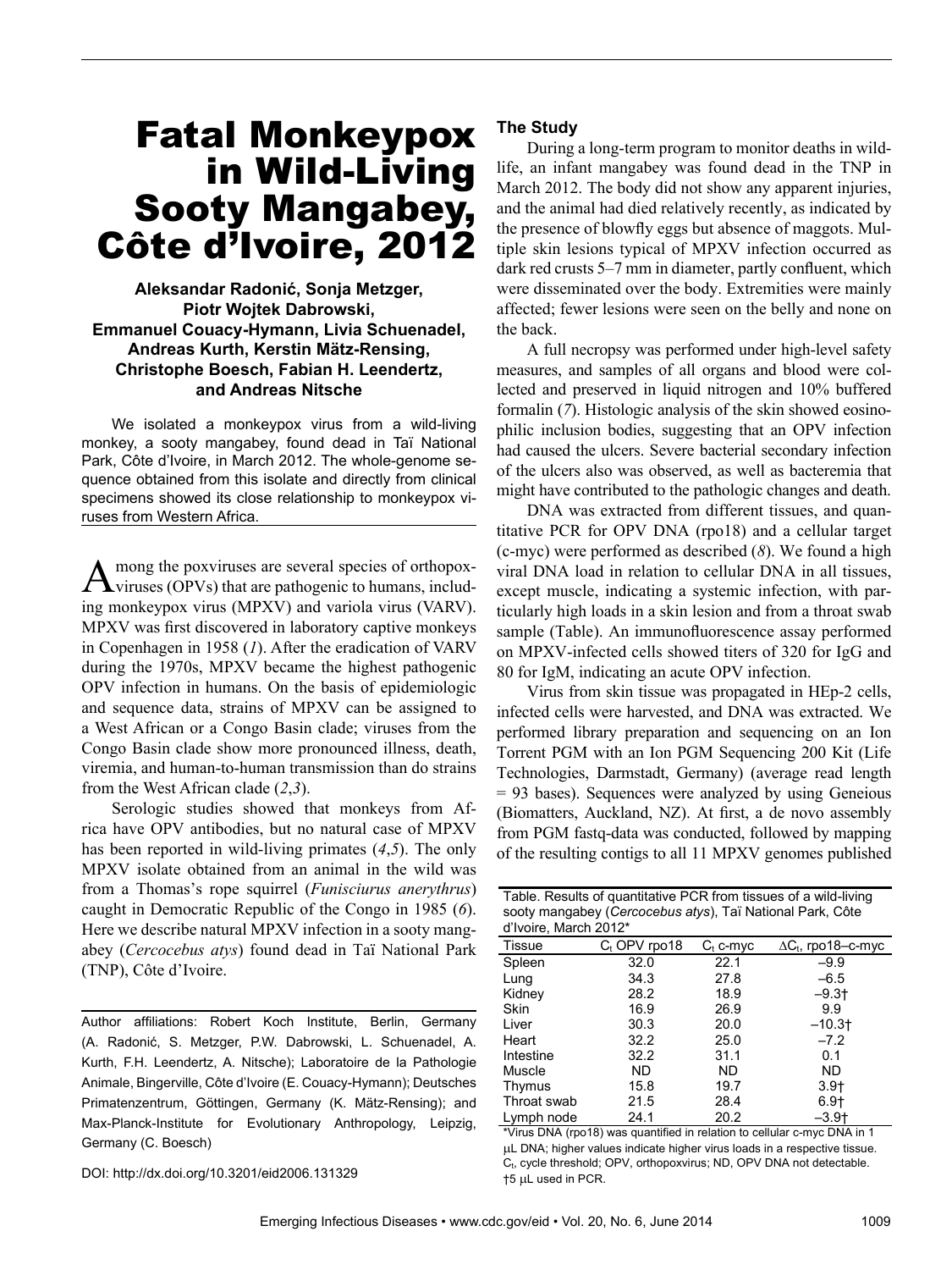### **DISPATCHES**

in the National Center for Biotechnology Information to obtain orientation and to form a consensus sequence. The reads were mapped again to the consensus sequences to identify assembly errors. These efforts resulted in a single 197,571 bp genome. Additionally, DNA preparations from the mangabey's skin and throat swab specimens were subjected directly to an Illumina HiSeq 1500 (San Diego, CA, USA), sequencing  $150 + 150$  bases (paired end). The genome could also be assembled to 190,562 bp by using Illumina data only (2.9% of the 285 million Illumina reads could be used for the MPXV assembly, compared with 45% of the 3.5 million reads from the PGM), indicating that the viral genome can be assembled by sequencing specimens of high viral load directly without previous virus propagation.

Finally, we obtained a 12,395-fold coverage of the MPXV genome from Illumina data and a 732-fold coverage for data from the PGM. Eighty-four percent of the reads from the skin sample could be mapped to *Staphylococcus aureus*. These data provide evidence of the usability of direct Illumina sequencing for metagenomic analysis. Combining gained sequence data showed a full genome of MPXV-TNP with 200,035 bp (GenBank accession no. KJ136820).

All known MPXV genomes, including MPXV-TNP, and the genome of cowpox virus GRI-90 (used as outgroup) were truncated to include the sequence information between the first and last coding region for further phylogenetic analysis (MrBayes, v. 3.2.1 (http://mrbayes. sourceforge.net/), with gaps as binary model). MPXV-TNP is closely related to a human MPXV isolate detected in the neighboring country of Liberia in 1970 (Figure 1). Together with other isolates from this geographic region, MPXV-TNP belongs to the West African clade of MPXV (*2*,*9*). Additionally, protein sequences of MPXV-TNP were more

similar to those of sequences from the West African clade than to those of the Congo Basin clade (Figure 2).

Sequence comparison of West African and Congo Basin MPXVs by other researchers showed individual genes that are conserved across the 2 clades and are speculated to be responsible for the different pathogenicity of the viruses (*2*,*3*). For example, we analyzed the sequence of the immunomodulatory protein IL-1β receptor (B14R), which moderated the severity of vaccinia virus infection in a mouse model (*10*). MPXV-TNP encodes a further truncated sequence variant of the IL-1 $\beta$  protein (confirmed by Sanger sequencing) that is unique among known MPXV strains. Unfortunately, the effects of IL-1β receptor fragmentation on functionality and on virulence of MPXV is not known (*11*).

#### **Conclusions**

The case described here suggests that mangabeys can be fatally infected with MPXV in nature and have high viral loads found in various tissues. Phylogenetic analysis showed that the newly identified MPXV-TNP strain is closely related to MPXV isolated from humans in Liberia and Sierra Leone in 1970 and can be assigned to the less virulent West African clade of MPXV, which seems surprising. A possible explanation is that MPXV disease progression appears to be rare in wild-living monkeys, and this case was the first observed in both regions: Central Africa, with more lethal strains, and West Africa, with less lethal strains. Also, the mangabey was only a few weeks of age and might not have had a fully developed immune system, and this factor and its secondary bacterial infection were likely to have contributed to disease severity. Moreover, individual immunologic defects cannot be ruled out. Nevertheless, very few monkeys are under systematic observation by humans, and infection of humans with the MPXV-TNP strain cannot be ruled out,



Figure 1. Phylogenetic position of the MPXV-TNP isolate (black box) from a wild-living sooty mangabey (*Cercocebus atys*), March 2012, within the West African clade. MPXV-TNP is closely related to the strain isolated from a human in Liberia in 1970. Calculated with MrBayes (with gaps) as binary model (http://mrbayes.csit.fsu.edu). MPXV, monkeypox virus; TNP, Taï National Park (Côte d'Ivoire). Scale bar indicates nucleotide substitutions per site.